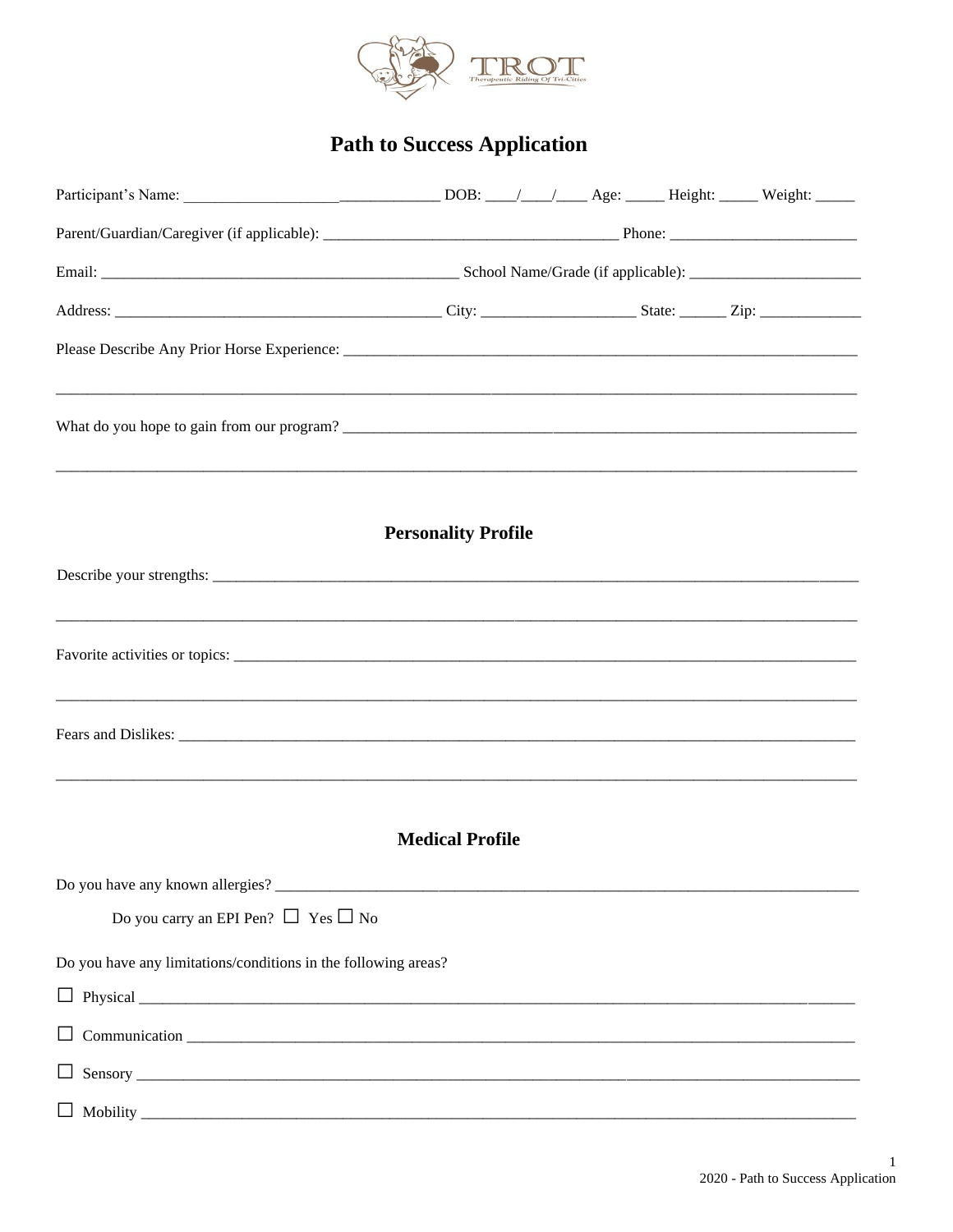| $\Box$ Emotional $\Box$ |
|-------------------------|
|                         |
|                         |
|                         |
|                         |
|                         |

#### **Authorization for Emergency Medical Treatment Form**

| In the event of an emergency, contact:                                                                                                                                                                                         |  |  |  |
|--------------------------------------------------------------------------------------------------------------------------------------------------------------------------------------------------------------------------------|--|--|--|
| Name: Phone: Phone: Phone: Phone: Phone: Phone: Phone: Phone: Phone: Phone: Phone: Phone: Phone: Phone: Phone: Phone: Phone: Phone: Phone: Phone: Phone: Phone: Phone: Phone: Phone: Phone: Phone: Phone: Phone: Phone: Phone: |  |  |  |
|                                                                                                                                                                                                                                |  |  |  |

In the event of an emergency where medical aid/treatment is required due to illness or injury during the process of receiving services, or while being on the TROT premises, I authorize TROT to:

- 1. Secure and retain medical treatment and transportation if needed.
- 2. Release client records upon request to be authorized individual or agency involved in the medical emergency treatment.

This authorization includes x-ray, surgery, hospitalization, medication, and any treatment procedure deemed "life-saving" by physician. This provision will only be invoked if the person(s) above are unable to be reached.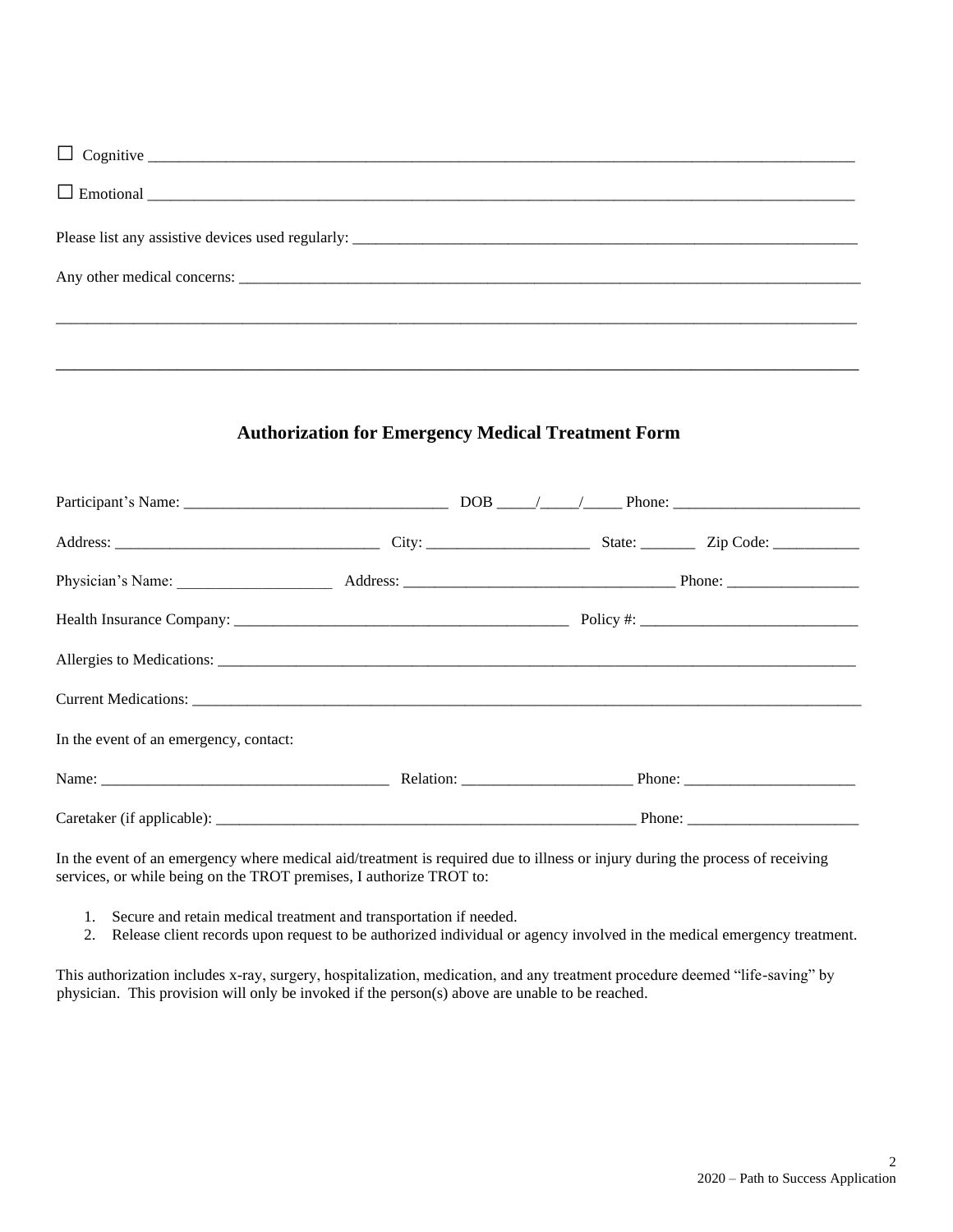## **TROT Path to Success General Information Policies and General Safety Rules**

Thank you for your interest in the Path to Success Program! Please read our general policies and safety rules below and check each box to indicate your compliance. We look forward to sharing our love of learning and horses with you!

#### **Policies**

- 1. While we do utilize our indoor classroom, please keep in mind our classes mostly take place outdoors. Make sure you are prepared for the possibilities of dusty air quality, wind, heat, and chilly weather. **General Safety Rules** must always be considered regarding proper attire.
- 2. To ensure we can provide proper accommodations, please inform us of any health conditions or devices necessary to help you enjoy our program. All medical information is kept confidential under HIPPA compliance.
- 3. **General Safety Rules** will be enforced in every class session and are clearly posted at our facility. TROT instructors or administrators have the right to dismiss any participant in the event of participant unsafe practices or behavior.
- 4. We take great care in ensuring the safety of our participants, however there is always the risk of injury when working with horses. Therapeutic Riding of Tri-Cities is a 'Ride at your own risk' facility and any injury incurred on our premises is the responsibility of the participant. Medical coverage or cost assistance is not available through our program.
- 5. The enrollment fee of \$80.00 must be paid in full by the first day of class. Accepted methods of payment are: Credit/Debit Card, Pay Pal, Cash/Check.

 $\Box$  I have read and agree to TROT's policies.

### **General Safety Rules**

Please take care to follow these rules and any other instruction given during our classes to ensure your personal safety.

- 1. Required attire:
	- a. Closed toed shoes (preferably boots)
	- b. Long Pants
	- c. No Jewelry (such as rings, bracelets, large earrings, or big/long necklaces, perfumes)
	- d. No baggy clothing
	- e. Long hair must be tied back
- 2. No chewing gum.
- 3. Cell phones or personal electronic devices are not permitted while participating in our classes.
- 4. No running or yelling.
- 5. Always follow instructions.
- 6. No feeding the horses unless under the permission/supervision of an instructor.
- 7. When near/on horses, participants must wear ASTM-approved riding helmets, which TROT can supply as needed.

 $\Box$  I have read and agree to TROT's general safety rules.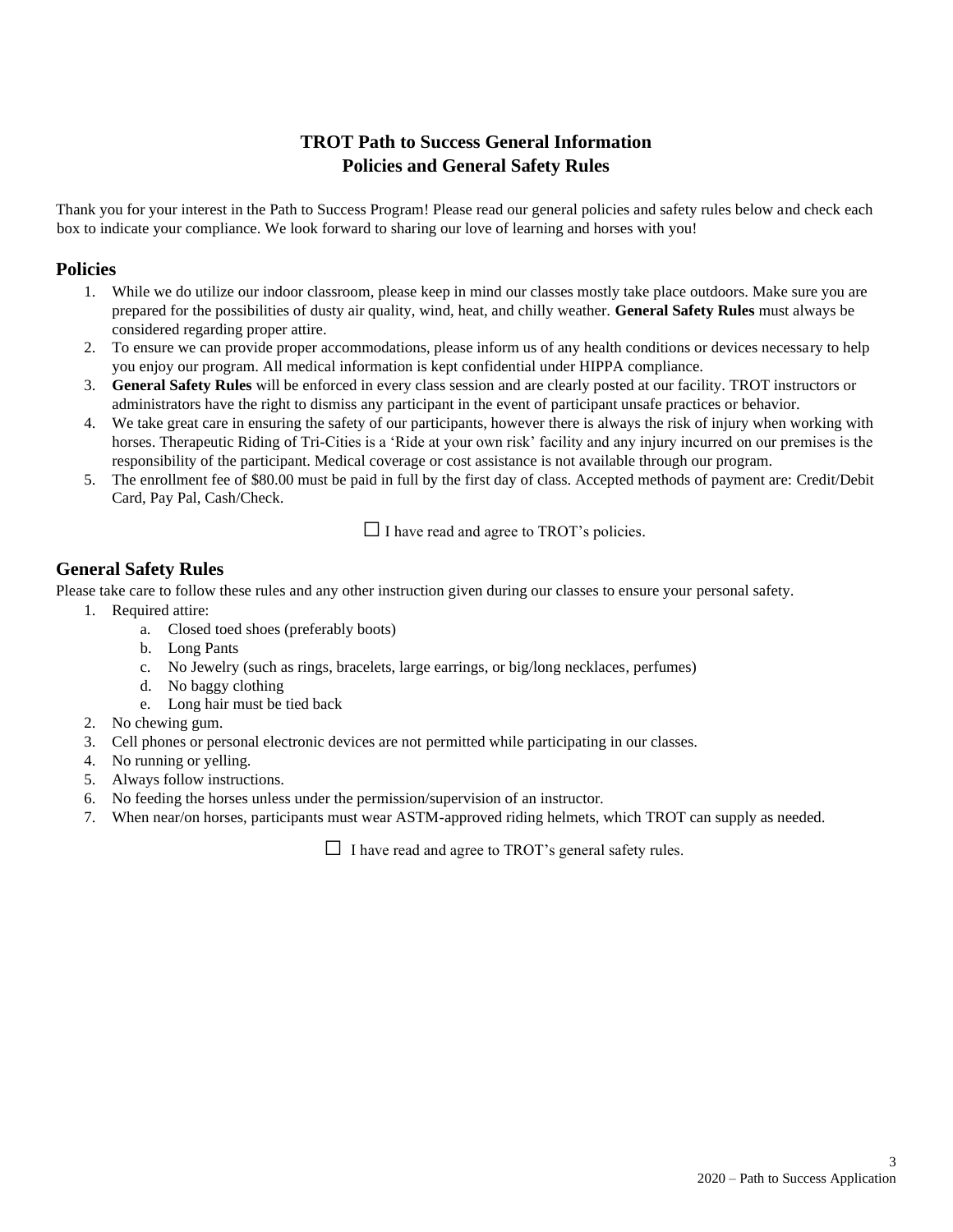#### **Participant Release, Waiver of Liability, Assumption of Risks, and Indemnity Agreement**

In consideration of being permitted to participate in the Therapeutic Riding of Tri Cities, Instructional Riding for Special Needs persons herein by this reference ("Event") on the premises located at 6208 W. Argent Road, Pasco, WA., ("Premises"), the volunteer named below, individually and on behalf of any marital community, heirs, children, successors and assigns (collectively "Releasor") knowingly and voluntarily agrees to release, defend, indemnify and hold Therapeutic Riding of Tri Cities (TROT), a Washington Non-Profit Corporation, harmless, including without limitation, its employees, managers, directors, officers, agents, attorneys, successors and assigns (collectively "Releasee") as follows:

- 1. Prior to participating in the Event, Releasor shall inspect the Premises and the Event and inspect all related equipment to be used. If Releasor believes any of the foregoing are unsafe, Releasor shall immediately advise TROT management of such condition, and refuse to participate in the Event. If Releasor feels in any reasonable way during the Event that anything or any participant becomes unsafe, Releasor will immediately take all precautions to avoid all such dangers and REFUSE TO FURTHER PARTICIPATE AND ASSIST TO KEEP ANY PARTICIPANT OUT OF HARMS WAY.
- 2. Releasor fully understands and acknowledges the risks associated with participating in the Event at the Premises and fully and unconditionally assumes and accepts each such risk. Releasor hereby stipulates that Releasee has read the warning and understands the dangers of being around horses and children with spontaneous and possibly angry or violent tendencies where serious injury or death may occur.
- 3. Releasor knowingly and voluntarily agrees to defend, indemnify and hold Releasee harmless for any and all losses and/or damages to Releasor or third parties in the Event and third parties not associated with the Event, including, without limitation, any injury, disability, paralysis or death, regardless of cause and however caused and whether caused in whole or in part by the negligence of the Releasee named below.
- 4. Releasor hereby expressly acknowledges that any injuries received may be compounded or increased by negligent or delayed rescue or emergency operations over which Releasee may or may not have control and further assumes any and all risks associated with any such delayed rescue or emergency operations.
- 5. Releasor further expressly agrees that this Release, is intended to be as broad and as inclusive as permitted by the laws of Washington State, and that if any portion is held invalid, it is agreed that the balance shall, notwithstanding, continue in full legal force and effect.
- 6. This release, waiver of liability, assumption of risk and indemnity agreement has legal effect and releasor is hereby informed of the right to seek independent legal review of this instrument prior to signing. If releasor fails to seek the advice of an attorney prior to signing this instrument, releasor shall be deemed to have knowingly and voluntarily waived any and all rights to seek legal review of this instrument, and any claim or cause of action that arises out of or is related to the participation of the event at the premises. If, despite this release, the releasor makes a claim against any of the covered parties that make up releasee, releasor shall reimburse releasee for any and all costs and expenses, including attorney's fees, that releasee has paid in order to hold releasee harmless.

RELEASOR HAS READ THIS RELEASE, WAIVER OF LIABILITY, ASSUMPTION OF RISK AND INDEMNITY AGREEMENT, FULLY UNDERSTANDS ITS TERMS, UNDERSTANDS THAT RELEASOR HAS FORFEITED SUBSTANTIAL RIGHTS BY SIGNING THIS RELEASE, WAIVER OF LIABILITY, ASSUMPTION OF RISK AND INDEMNITY AGREEMENT, HAS SIGNED THIS INSTRUMENT FREELY AND VOLUNTARILY WITHOUT ANY INDUCEMENT, ASSURANCE OR GUARANTEE OF ANY KIND

BEING MADE TO RELEASOR, INTENDS THE SIGNATURE BELOW TO BE A COMPLETE AND UNCONDITIONAL RELEASE OF ALL LIABILITY, INCLUDING ANY GROSS NEGLIGENCE OF RELEASEE, AND KNOWINGLY AND VOLUNTARILY WAIVES ANY AND ALL CAUSES OF ACTION AGAINST RELEASEE TO THE GREATEST EXTENT ALLOWED BY LAW.

\_\_\_\_\_\_\_\_\_\_\_\_\_\_\_\_\_\_\_\_\_\_\_\_\_\_\_\_\_\_\_\_\_\_\_\_\_\_\_\_\_\_\_\_\_\_\_\_\_ \_\_\_\_\_\_\_\_\_\_\_\_\_\_\_\_\_\_\_\_\_\_\_\_\_\_\_\_\_\_\_\_\_\_\_\_ \_\_\_\_\_\_\_\_\_\_\_\_\_\_\_\_\_

\_\_\_\_\_\_\_\_\_\_\_\_\_\_\_\_\_\_\_\_\_\_\_\_\_\_\_\_\_\_\_\_\_\_\_\_\_\_\_\_\_\_\_\_\_\_\_\_\_ \_\_\_\_\_\_\_\_\_\_\_\_\_\_\_\_\_\_\_\_\_\_\_\_\_\_\_\_\_\_\_\_\_\_\_\_\_ \_\_\_\_\_\_\_\_\_\_\_\_\_\_\_\_\_

Premises located at: 104 E. 41<sup>st</sup> Place, Kennewick, WA 99337

 **Signature of Releasor Print Name of Releasor Date**

 **Parent/Guardian Signature** (If Releasor is a Minor) **Print Name of Parent/Guardian Date**